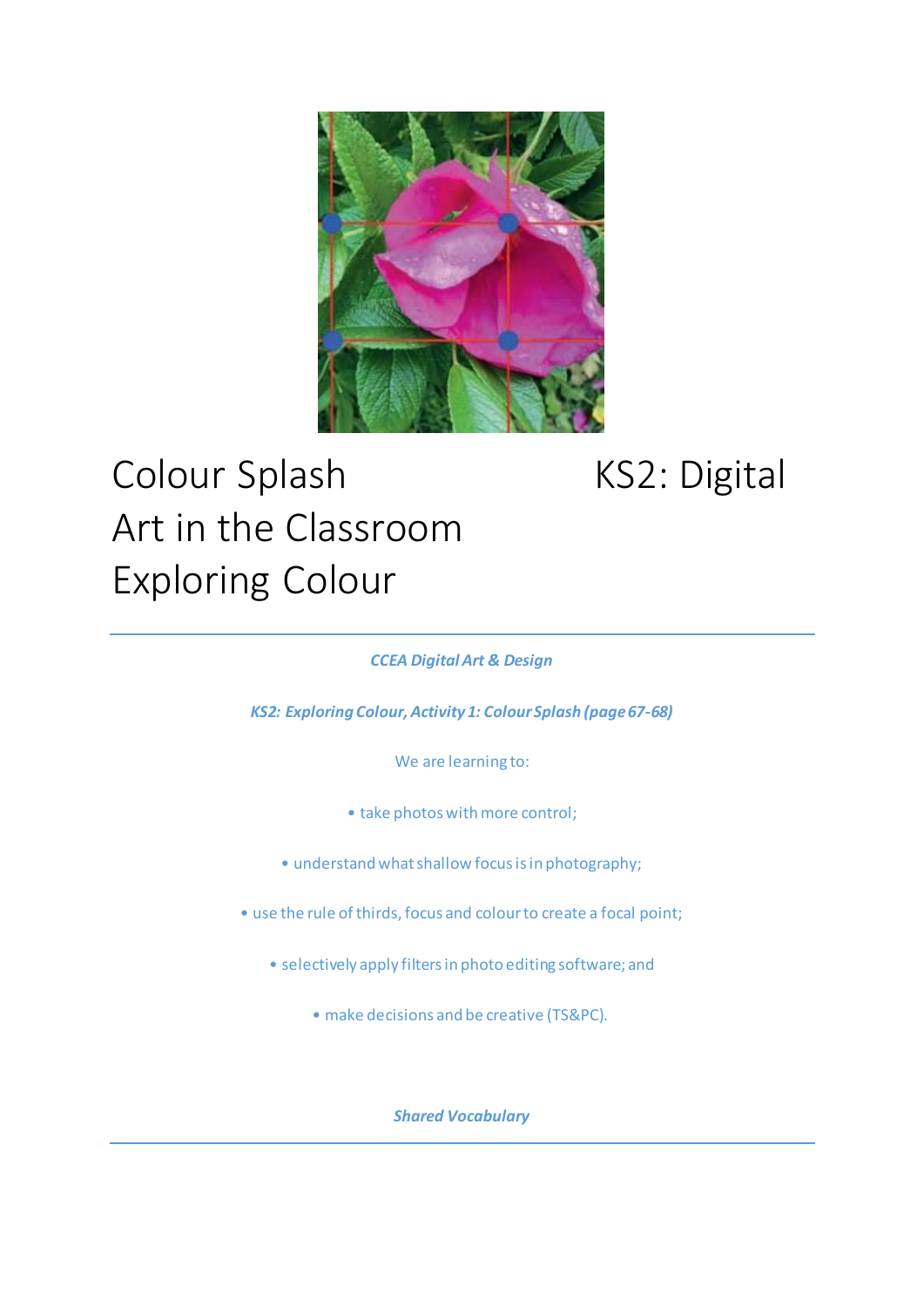

**PLAN AND EXPLORE** Turn on the rule of thirds grid on a digital camera or iPad camera (you can find this in the camera settings) and show it to your pupils. Explain that photographers, artists and designers use this to help them to compose their work. Encourage them to use the horizontal and vertical lines to divide the image in a pleasing way. They should also place objects where the lines intersect to create points of interest (or focal points) that naturally draw the eye. Explain to the children that they are going to try using focal points in their own photography and then editing them to create a colour splash effect. A coloursplash (also known as selective colourisation) is a photo effect where an area of the photo is coloured to create a focal point and the rest of the image is desaturated (limited in colour or colour removed). Now demonstrate creating shallow focus. (This is when there is only one plane of focus in the photo.) This helps photographers to emphasise a part of a photo and make us focus on it.

*TIP!* To do this on an iPad, hold the camera steady close to an object and tap the screen on the area you want to focus on. This will force the camera to focus on the area you have chosen, making the other areas of the image go out of focus. Now explain that we can use colour to create a focal point. Show the class some examples of this in photography and discuss these with them.

*TIP!* Search for 'colour focal point photography' or 'colour splash photography'to find examples online.

**DO** Ask your pupils to choose an object or subject to use for their photo composition. Ask them to make sure the rule of thirds grid is turned on in their camera. Encourage your pupils to think about where and how they want to photograph their object and what they want to keep in focus. Ask them to consider what will be in the background of their image, choosing something that is a completely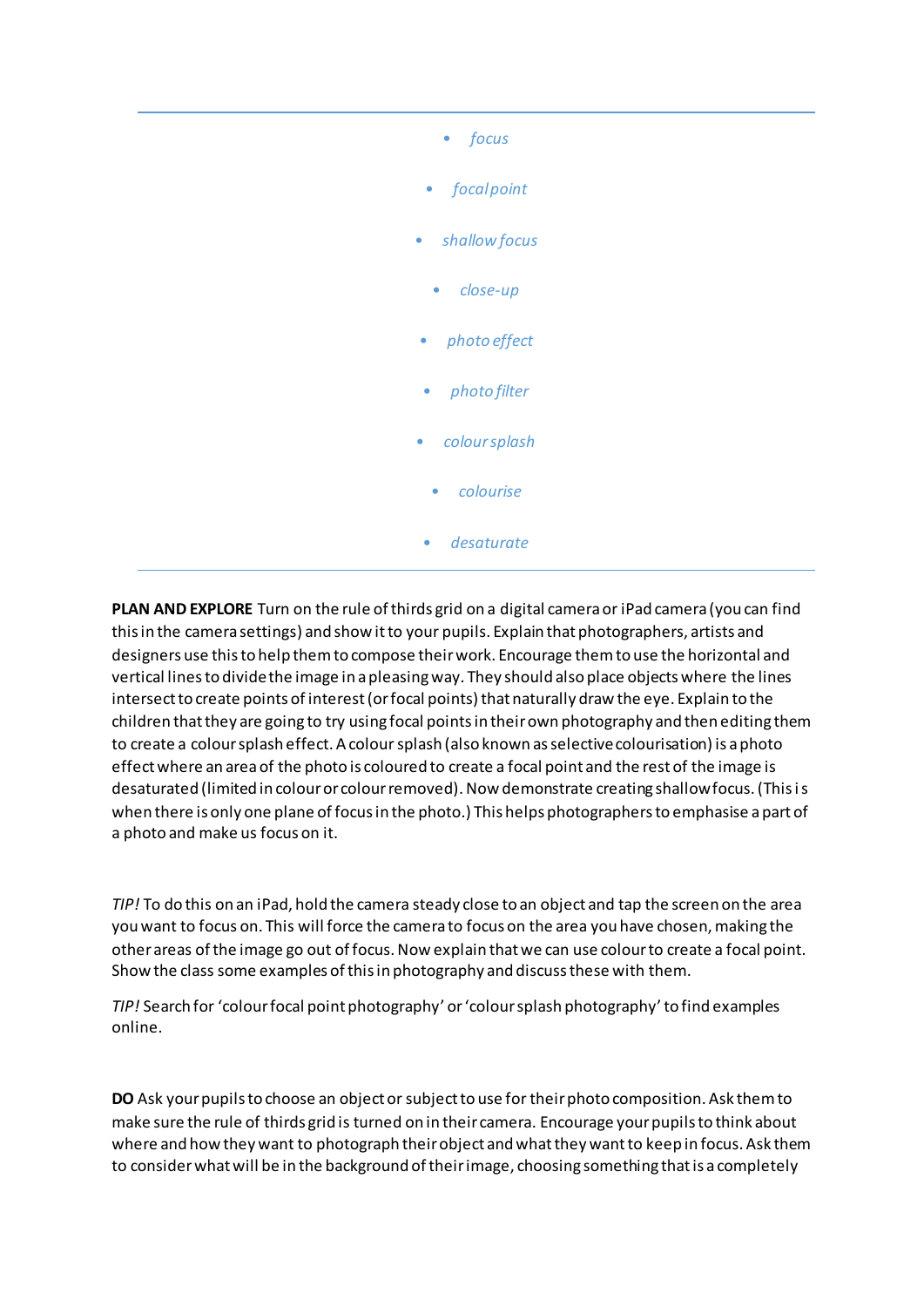different colour from their object to help it stand out. Encourage them to choose somewhere with good (and if possible natural) light. Remind them how to create a shallow focus effect. Then, ask them to take their photos and review them. If they are not happy, they can retake the photo until they have a sharp photograph composed in the way they want. Once the children are happy with their photos, ask them to import these into an app, such as Photoshop Mix, which allows you to select an area of the photo and desaturate it.

*TIP!* In Photoshop Mix, Looks allows you to select areas with the smart brush to desaturate using the Portrait filter. It is easier to select the area you want to keep coloured and then use the Invert option to make the rest of the image black and white. You can use the basic brush to tidy the edges. Once your pupils are happy with their photos, remind them to save and export to the camera roll.

**REVIEW** Ask your pupils to think about the task. What did they enjoy? Did they find anything difficult? What do they like about their photo? Would they do anything differently next time? They should have the opportunity to look at each other's work. Encourage them to give positive feedback along with some ideas for improvements.

## **Made using Photoshop Mix app**

*Focal point photography*

*Samples of work courtesy of Elmgrove Primary School, Belfast and St. Mary's Primary School, Newcastle*

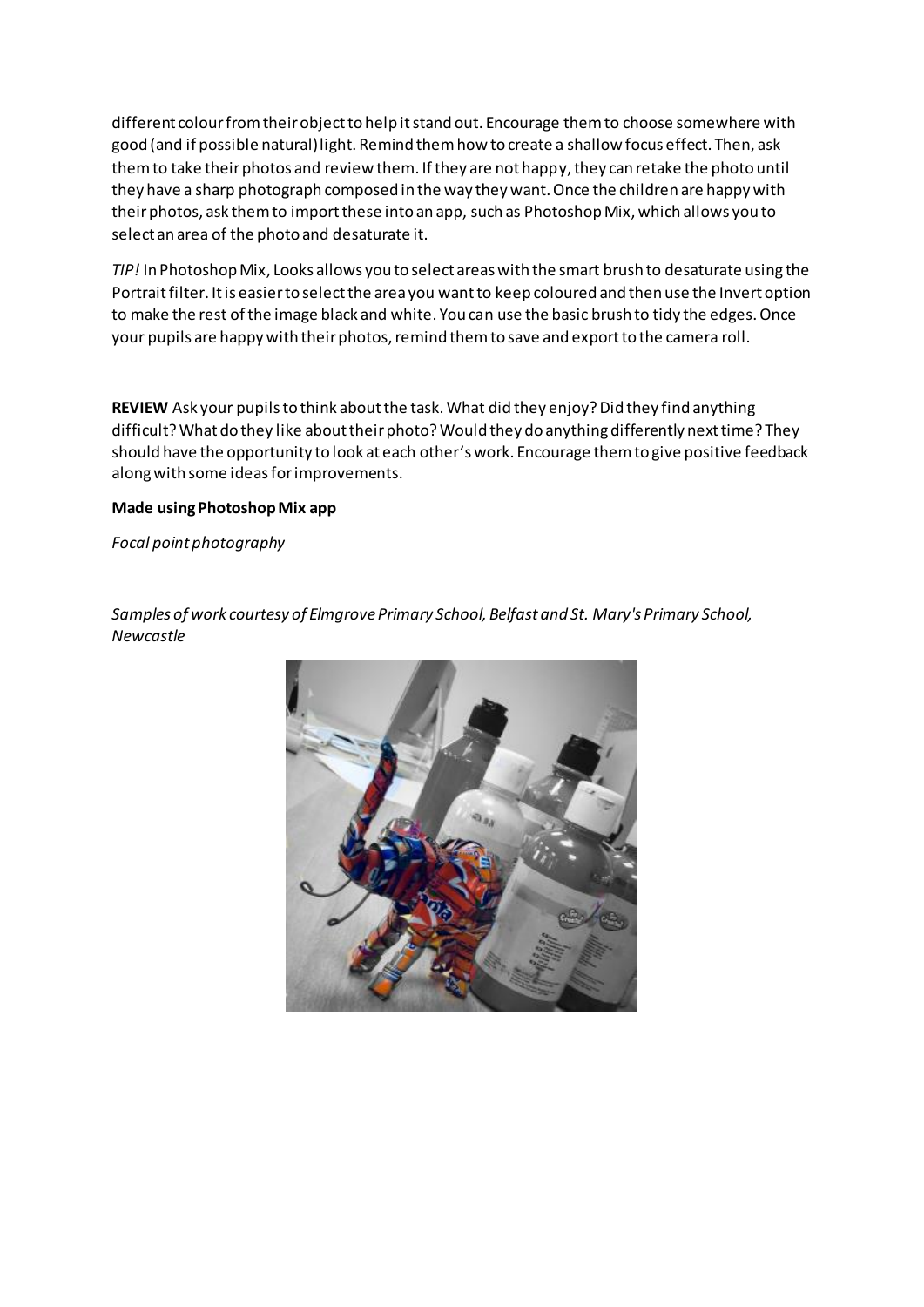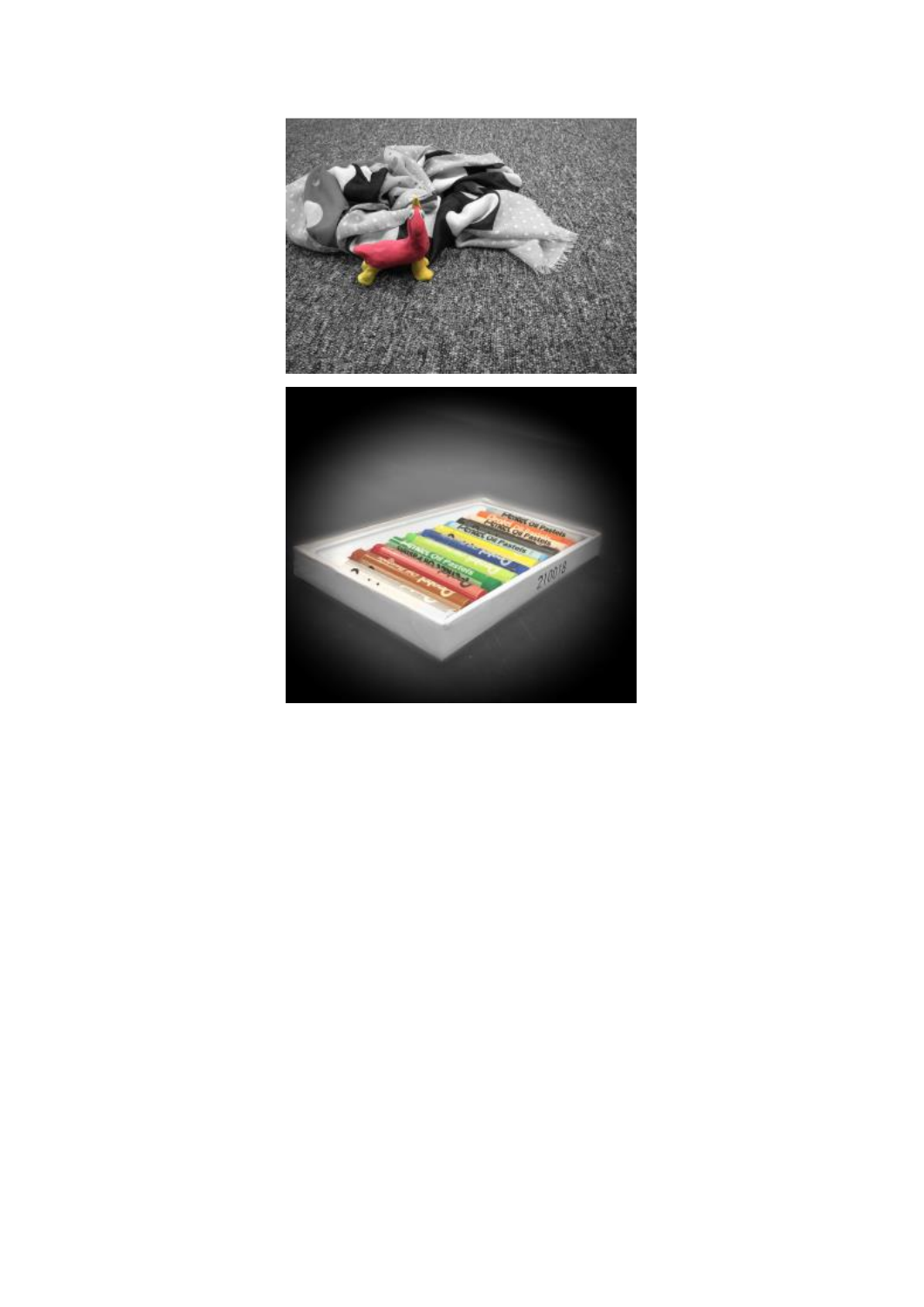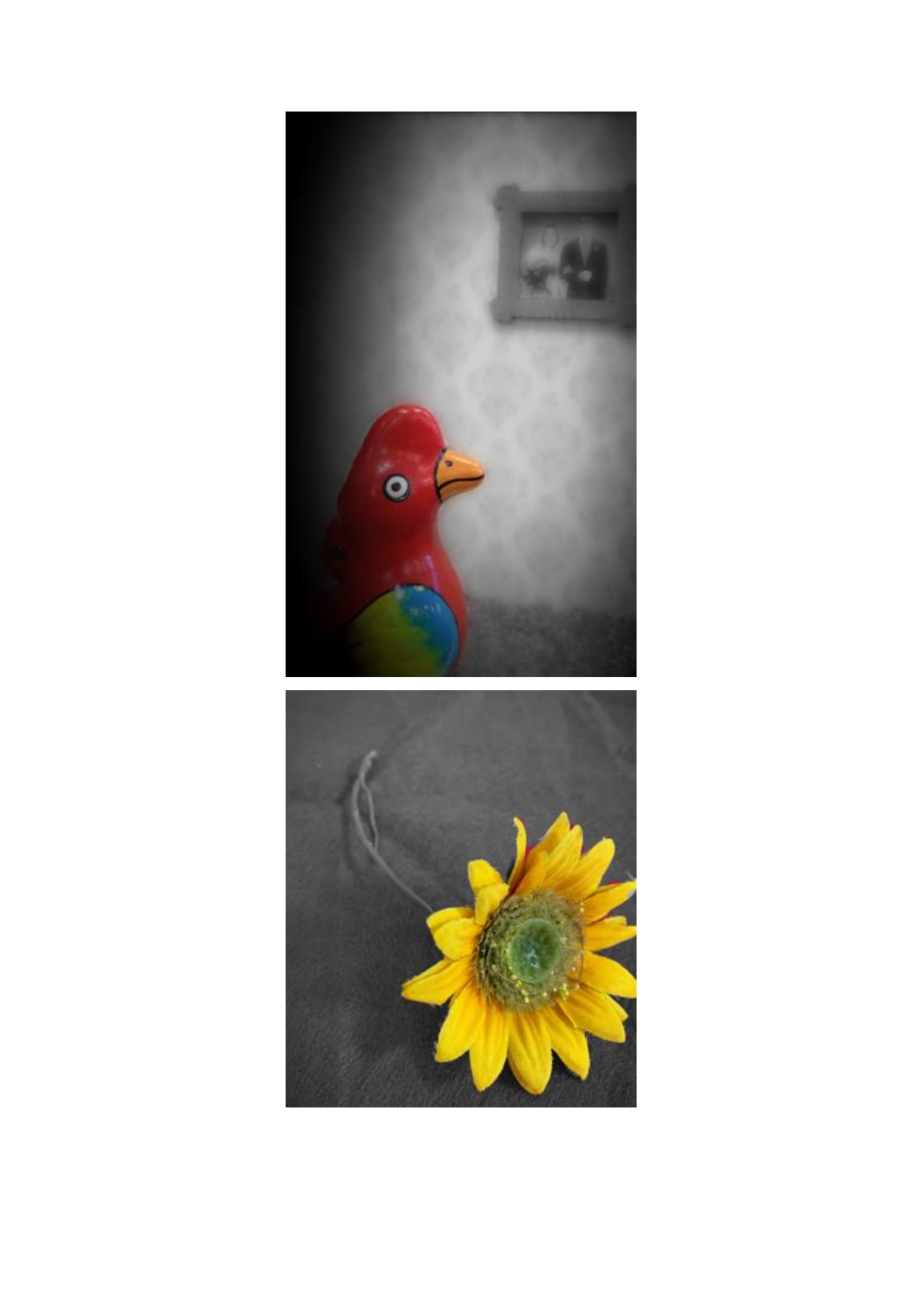

gao